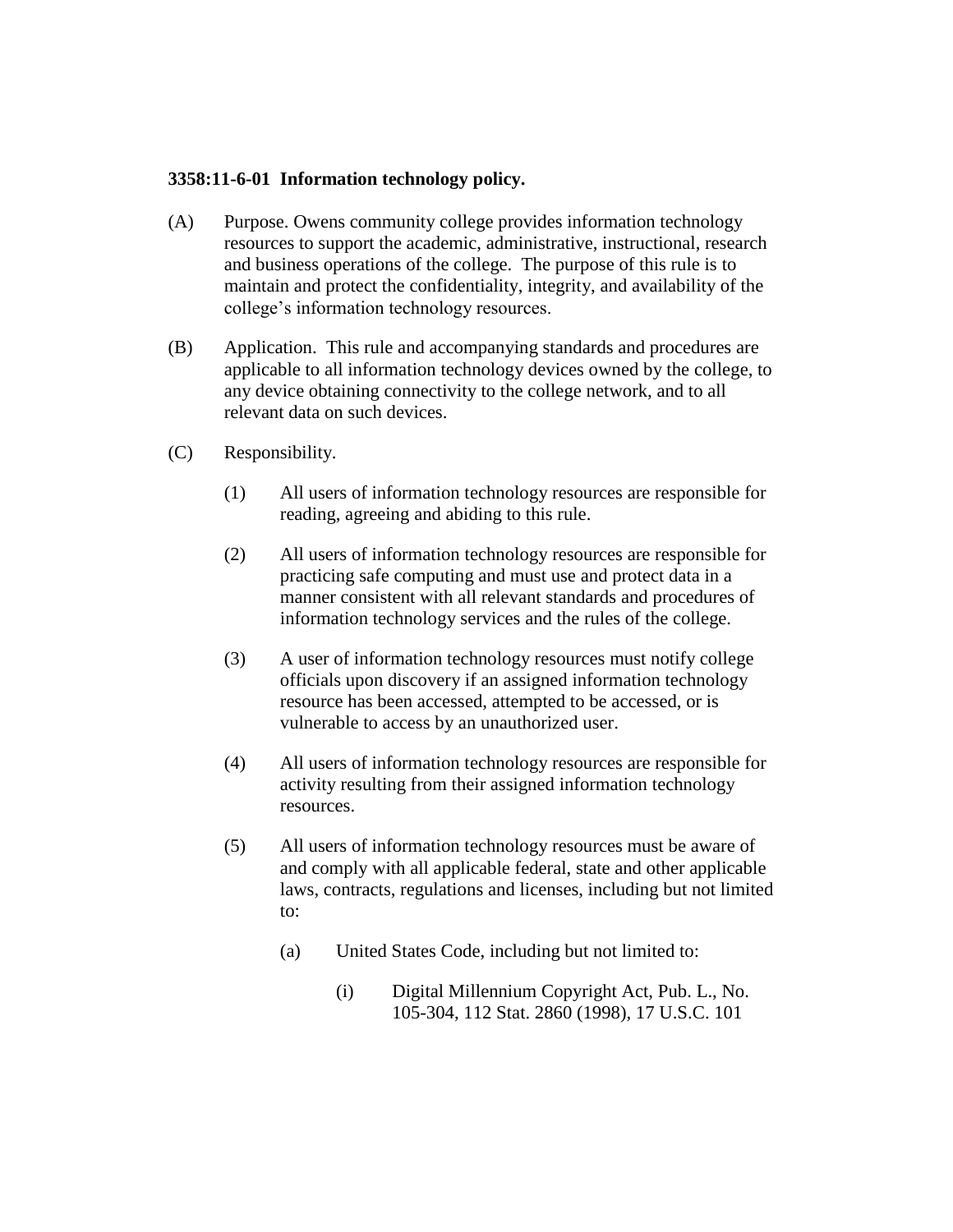- (ii) Electronic Communications Privacy Act of 1986, Pub. L., No. 99-508, 100 Stat. 1848, 18 U.S.C. 2510
- (iii) Computer Fraud and Abuse Act of 1986, Pub. L., 99-474, 100 Stat. 1213, 18 U.S.C. 1001
- (iv) Family Educational Rights and Privacy Act of 1974, Pub. L., 93-380, 88 Stat. 571, 20 U.S.C. 1232g
- (v) Health Insurance Portability and Accountability Act of 1986, Pub. L., 104-191, 110 Stat. 1936, 42 U.S.C. 201
- (vi) Gramm-Leach-Bliley Act, Pub. L., 106-102, 113 Stat. 1338 (1999), 12 U.S.C. 1811
- (b) Ohio Revised Code, including but not limited to: section 1349.19 of the Revised Code.
- (6) The college must employ reasonable measures to mitigate security threats and will enforce standards and rules to protect college owned or controlled information technology resources.
- (7) The college may permit the use of information technology resources for either experimental use or limited social purpose, if it is determined in advance that it will not interfere with institutional operations or violate standards and procedures of information technology services and the rules of the college.
- (8) The college may restrict or block any subsidiary application or protocol that becomes a risk to the security of the information technology infrastructure, as deemed appropriate or necessary and without prior notice.
- (9) The college prohibits the following actions, including but not limited to:
	- (a) An attempt or the circumvention of an information technology security system such as a firewall, anti-virus software, encryption, password or by a physical method;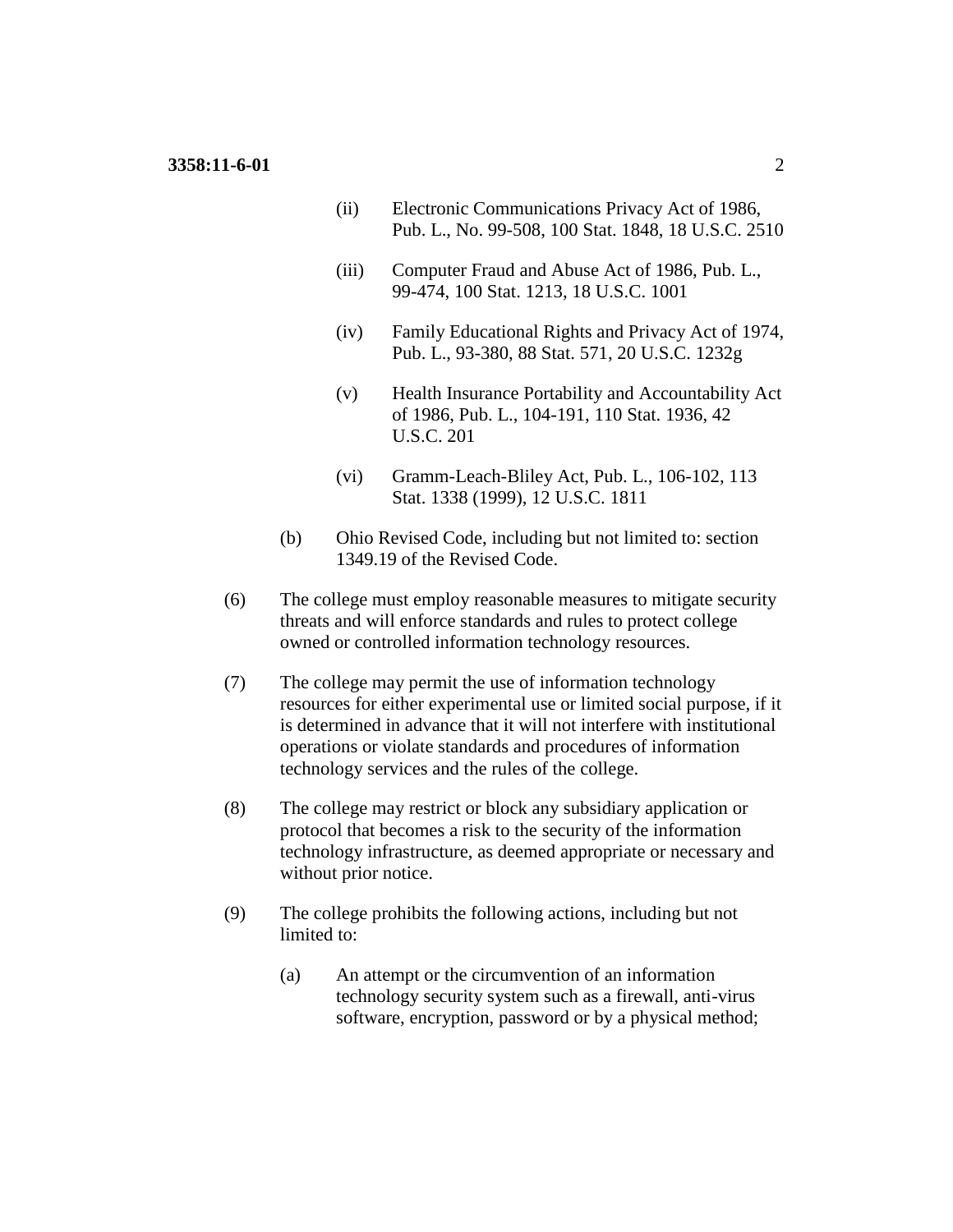- (b) The disruption of college operations such as a configuration of devices that disrupt network service, a launch denial of service attacks or the disturbance to public access of resources;
- (c) The use of information technology to conduct reconnaissance, vulnerability assessments, or similar activity by unauthorized personnel;
- (d) Anonymous use, impersonation, or use of pseudonyms on an information technology resource to escape accountability; examples include but are not limited to: forging email or the use of any internet service not affiliated with the college that can prevent accountability for its usage;
- (e) The use of devices that broadcast any wifi signal is prohibited on any college owned or occupied property, unless it is part of the wireless service being deployed by the college.
- (D) Security and privacy statement. Owens community college respects the privacy of all information technology data users. The college does not routinely monitor the content of material but does reserve the right to access and review all aspects of its information technology infrastructure to investigate performance or system problems, search for harmful programs, or upon reasonable cause, to determine if a user is in violation of any college rule, standard or procedures, state or federal laws, contract or license. The college may monitor, keep and audit detailed records of information technology usage; traces may be recorded routinely for troubleshooting, performance monitoring, security purposes, auditing, recovery from system failure, etc.; or in response to a complaint, in order to protect the college's and others' equipment, software and data from unauthorized use or tampering. Extraordinary record keeping, traces and special techniques may be used in response to technical problems or complaints, or for violation of law, rules, standards or regulations, but only on approval by college administration specifically authorized to give such approval. In addition to the privacy of an individual being respected under normal circumstances, the privacy of those involved in a complaint will be respected, and the college will limit special record keeping in order